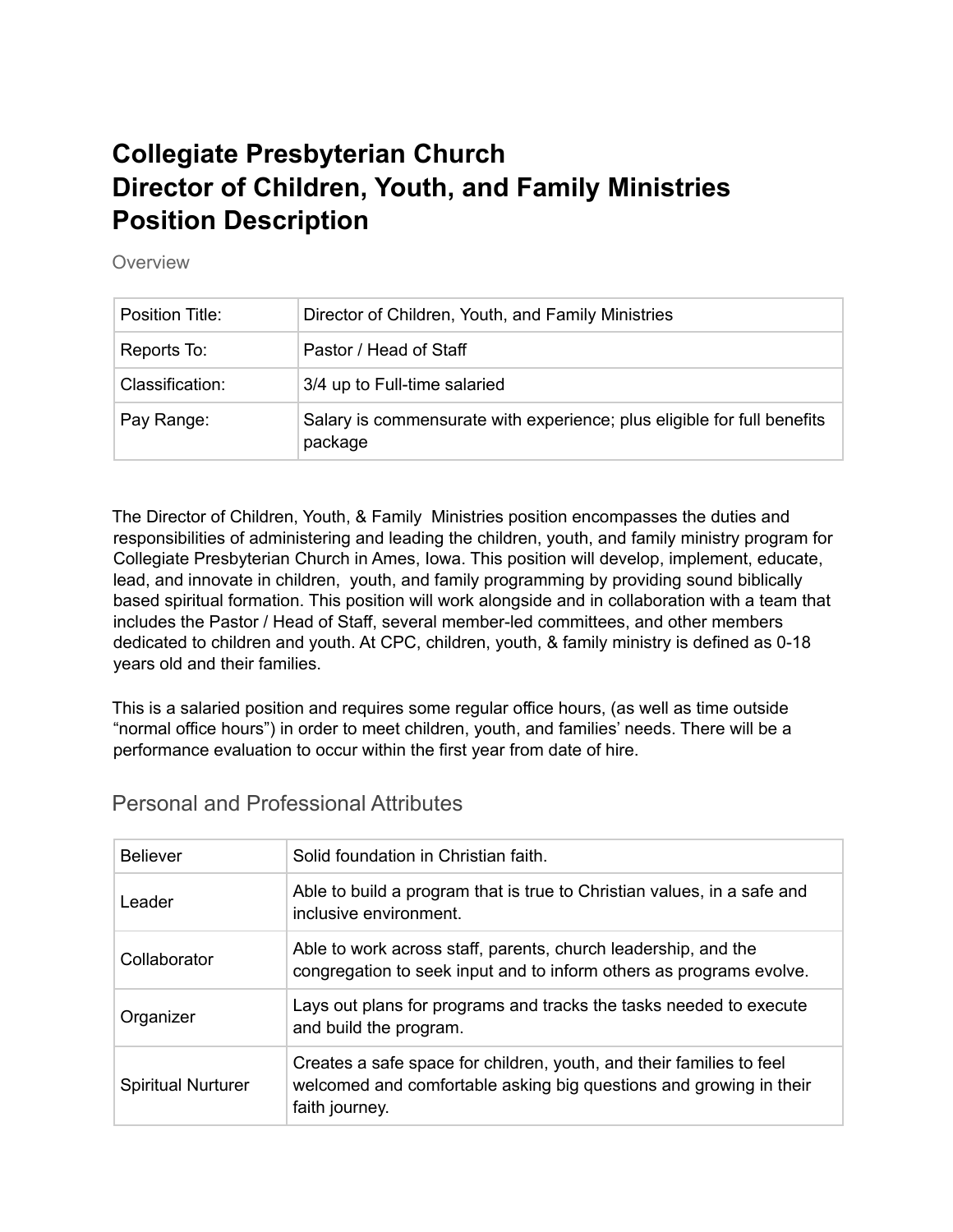| Creative Instructor | Willing to experiment and find new ways to help children, youth, and<br>their families learn, grow, and develop a deeper sense of faith. |
|---------------------|------------------------------------------------------------------------------------------------------------------------------------------|
| Fun Loving          | Loves to work with children and youth and has fun doing it.                                                                              |

### Essential Duties

- Plan, organize, implement, and attend the programs and events in children and youth ministry. This includes weekly Wednesday prekindergarten through high school programming, Sunday school, small groups, summer Bible School, visits to families in homes, and other activities as well as retreats and mission trips.
- Recruit, organize, lead, and train volunteers and assistants as needed.
- Lead Confirmation Classes.
- Participate in planning and implementation of worship services throughout the year. Engage in such ministerial activities as the Head Pastor and/or Session may designate, insofar as permitted by the Book of Order (the guiding organizational book of the Presbyterian Church).
- Track and manage children and youth programming budget and spending, follow church finance policies and procedures and reporting requirements.
- Lead and/or assist with children and youth baptism.
- Attend weekly staff meetings and be an active participant representing the programs and needs of the children and youth while also serving as a collaborative team member.
- Plan, organize, and attend monthly meetings with the Children, Youth, and Family Ministries Committee and other committees as needed.
- Perform other responsibilities as requested by the head of staff.

#### Other Responsibilities

- Administration: Plan and implement activities in conjunction with the overall church calendar. Proficiency with technology and social media management.
- Deadline Management: Work in a way that completes tasks and programs on time to create programming, on which members and parents can rely.